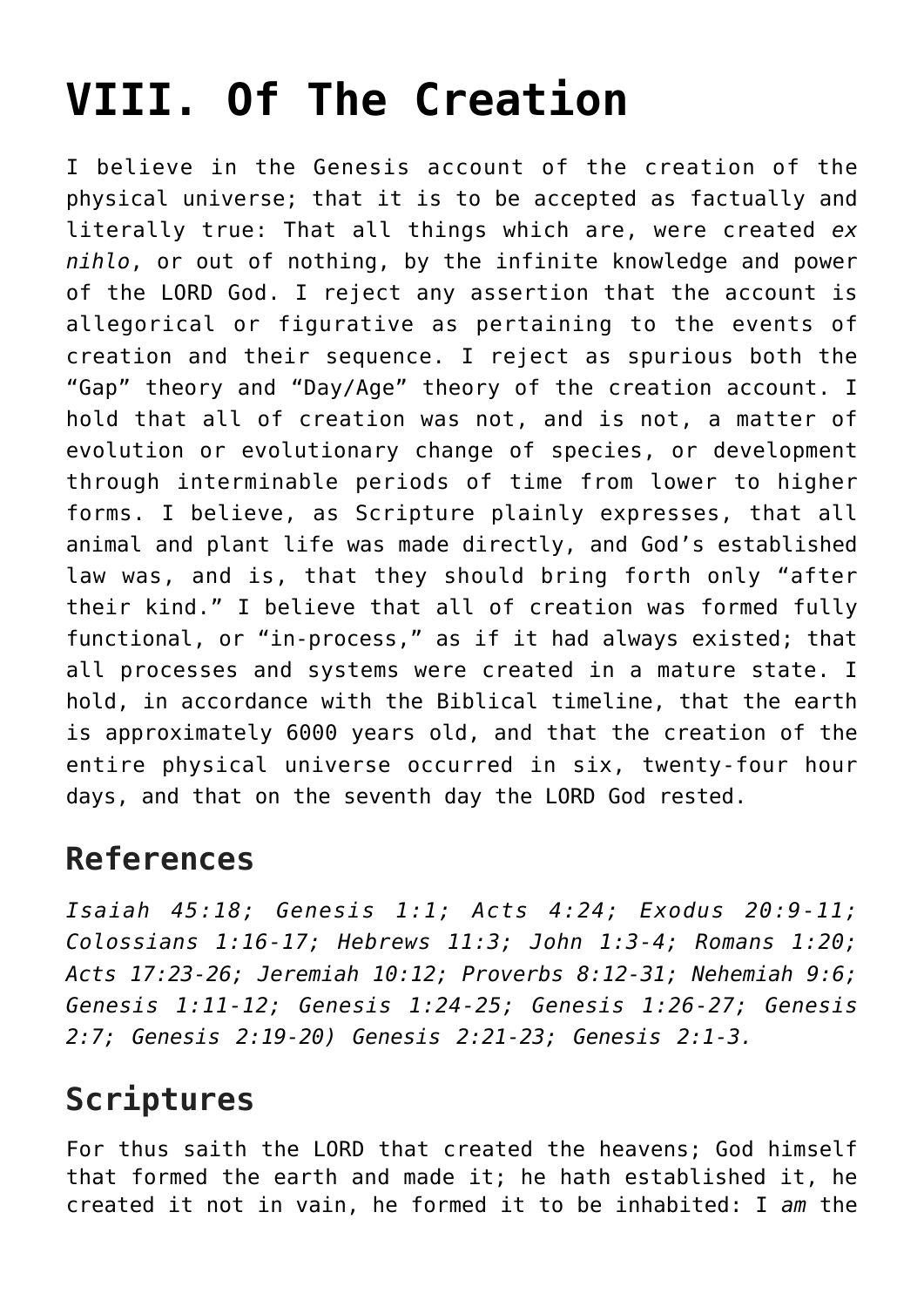LORD; and *there is* none else. *(Isaiah 45:18)* In the beginning God created the heaven and the earth. *(Genesis 1:1)*

And when they heard that, they lifted up their voice to God with one accord, and said, Lord, thou *art* God, which hast made heaven, and earth, and the sea, and all that in them is:. . . *(Acts 4:24)*

Six days shalt thou labour, and do all thy work: But the seventh day *is* the sabbath of the LORD thy God: *in it* thou shalt not do any work, thou, nor thy son, nor thy daughter, thy manservant, nor thy maidservant, nor thy cattle, nor thy stranger that *is* within thy gates: For *in* six days the LORD made heaven and earth, the sea, and all that in them *is,* and rested the seventh day: wherefore the LORD blessed the sabbath day, and hallowed it. *(Exodus 20:9-11)*

For by him were all things created, that are in heaven, and that are in earth, visible and invisible, whether *they be* thrones, or dominions, or principalities, or powers: all things were created by him, and for him: And he is before all things, and by him all things consist. *(Colossians 1:16-17)*

Through faith we understand that the worlds were framed by the word of God, so that things which are seen were not made of things which do appear. *(Hebrews 11:3)*

All things were made by him; and without him was not any thing made that was made. In him was life; and the life was the light of men. *(John 1:3-4)*

For the invisible things of him from the creation of the world are clearly seen, being understood by the things that are made, *even* his eternal power and Godhead; so that they are without excuse:. . . *(Romans 1:20)*

For as I passed by, and beheld your devotions, I found an altar with this inscription, TO THE UNKNOWN GOD. Whom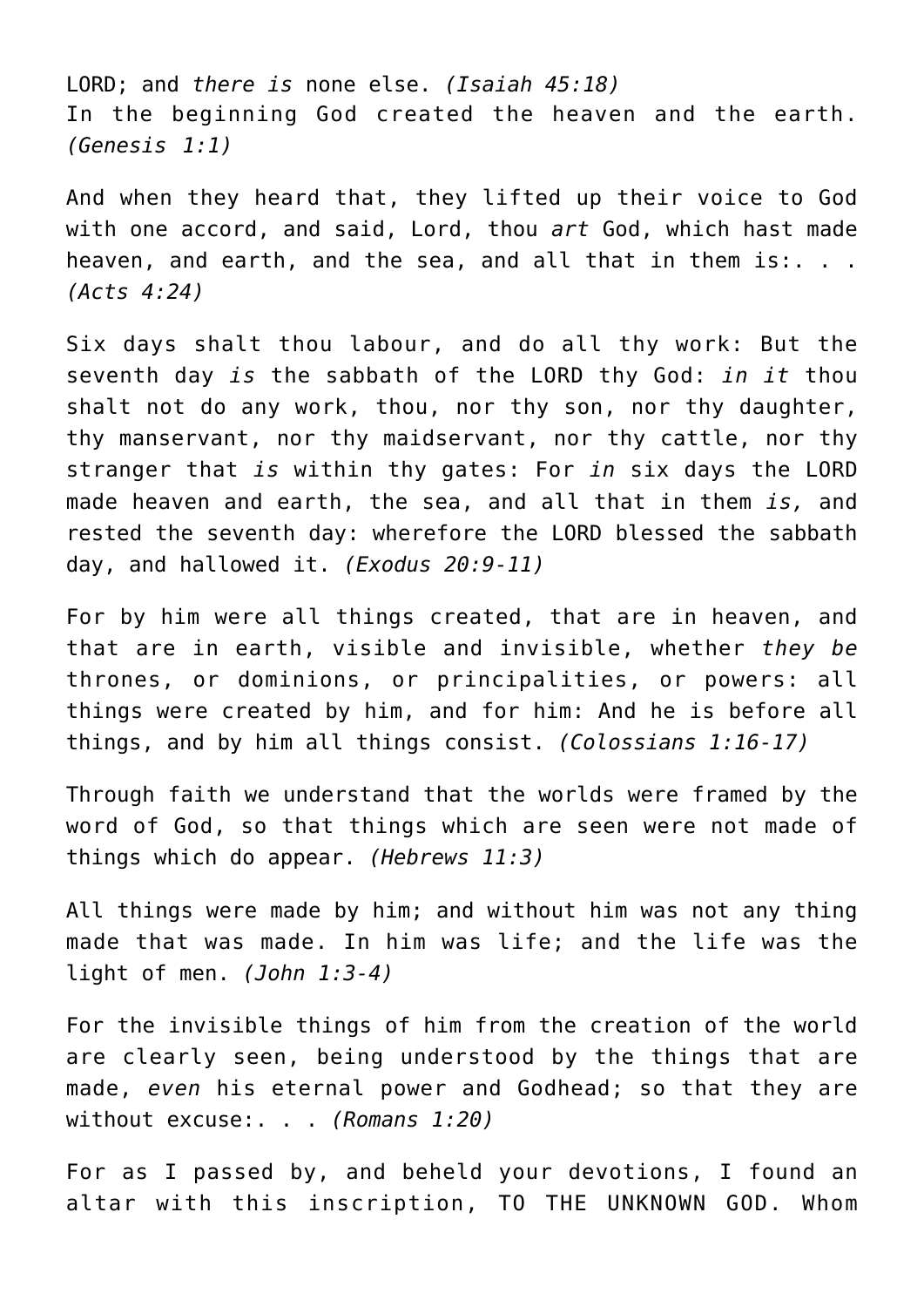therefore ye ignorantly worship, him declare I unto you. God that made the world and all things therein, seeing that he is Lord of heaven and earth, dwelleth not in temples made with hands; Neither is worshipped with men's hands, as though he needed any thing, seeing he giveth to all life, and breath, and all things; And hath made of one blood all nations of men for to dwell on all the face of the earth, and hath determined the times before appointed, and the bounds of their habitation;. . . *(Acts 17:23-26)*

He hath made the earth by his power, he hath established the world by his wisdom, and hath stretched out the heavens by his discretion. *(Jeremiah 10:12)*

I wisdom dwell with prudence, and find out knowledge of witty inventions. The fear of the LORD *is* to hate evil: pride, and arrogancy, and the evil way, and the froward mouth, do I hate. Counsel *is* mine, and sound wisdom: I *am* understanding; I have strength. By me kings reign, and princes decree justice. By me princes rule, and nobles, *even* all the judges of the earth. I love them that love me; and those that seek me early shall find me. Riches and honour *are* with me; *yea,* durable riches and righteousness. My fruit *is* better than gold, yea, than fine gold; and my revenue than choice silver. I lead in the way of righteousness, in the midst of the paths of judgment: That I may cause those that love me to inherit substance; and I will fill their treasures. The LORD possessed me in the beginning of his way, before his works of old. I was set up from everlasting, from the beginning, or ever the earth was. When *there were* no depths, I was brought forth; when *there were* no fountains abounding with water. Before the mountains were settled, before the hills was I brought forth: While as yet he had not made the earth, nor the fields, nor the highest part of the dust of the world. When he prepared the heavens, I *was* there: when he set a compass upon the face of the depth: When he established the clouds above: when he strengthened the fountains of the deep: When he gave to the sea his decree,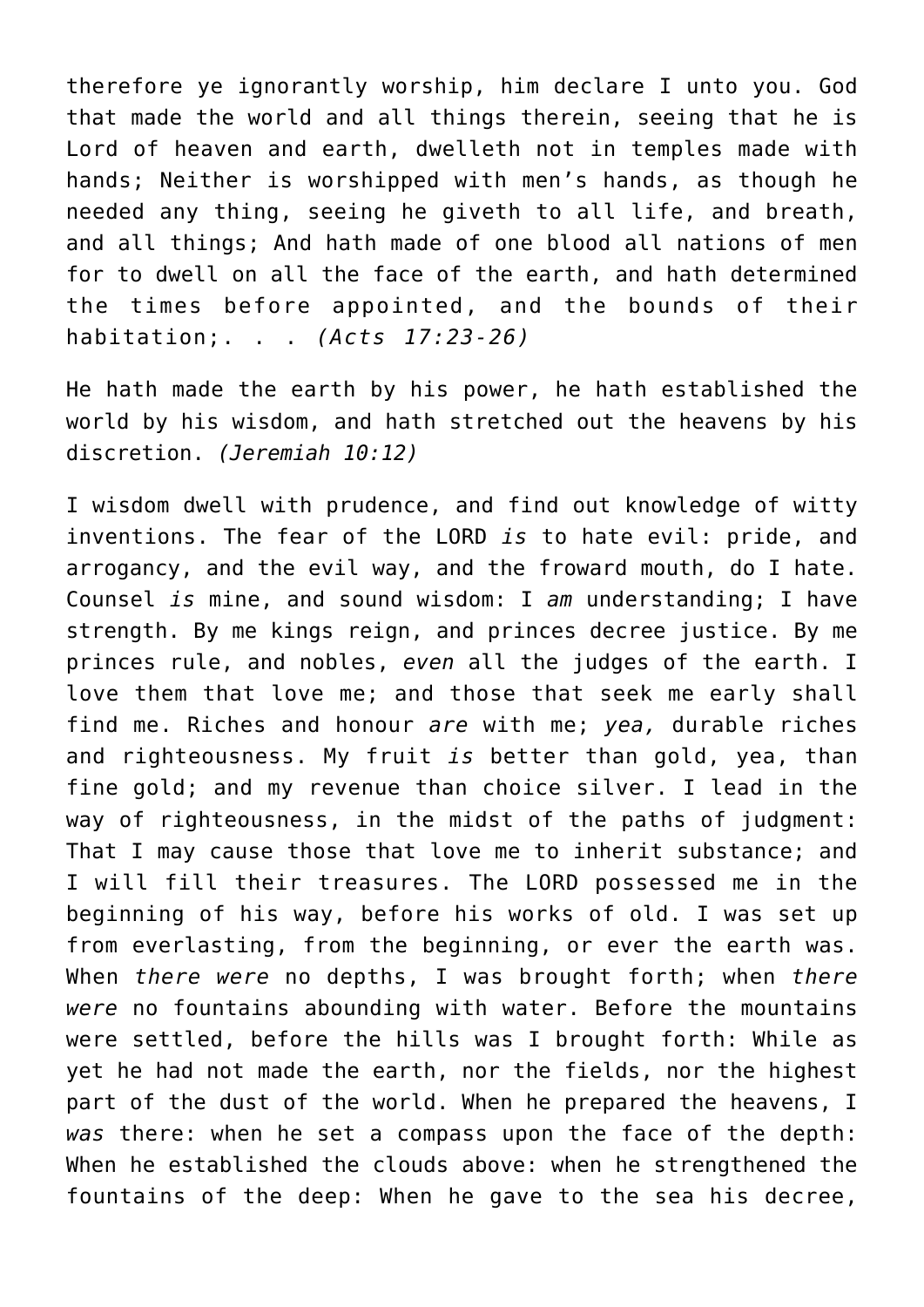that the waters should not pass his commandment: when he appointed the foundations of the earth: Then I was by him, *as* one brought up *with him:* and I was daily *his* delight, rejoicing always before him; Rejoicing in the habitable part of his earth; and my delights *were* with the sons of men. *(Proverbs 8:12-31)*

Thou, *even* thou, *art* LORD alone; thou hast made heaven, the heaven of heavens, with all their host, the earth, and all *things* that *are* therein, the seas, and all that *is* therein, and thou preservest them all; and the host of heaven worshippeth thee. *(Nehemiah 9:6)*

And God said, Let the earth bring forth grass, the herb yielding seed, *and* the fruit tree yielding fruit after his kind, whose seed *is* in itself, upon the earth: and it was so. And the earth brought forth grass, *and* herb yielding seed after his kind, and the tree yielding fruit, whose seed *was* in itself, after his kind: and God saw that *it was* good. *(Genesis 1:11-12)*

And God said, Let the earth bring forth the living creature after his kind, cattle, and creeping thing, and beast of the earth after his kind: and it was so. And God made the beast of the earth after his kind, and cattle after their kind, and every thing that creepeth upon the earth after his kind: and God saw that *it was* good. *(Genesis 1:24-25)*

And God said, Let us make man in our image, after our likeness: and let them have dominion over the fish of the sea, and over the fowl of the air, and over the cattle, and over all the earth, and over every creeping thing that creepeth upon the earth. So God created man in his *own* image, in the image of God created he him; male and female created he them. *(Genesis 1:26-27)*

And the LORD God formed man *of* the dust of the ground, and breathed into his nostrils the breath of life; and man became